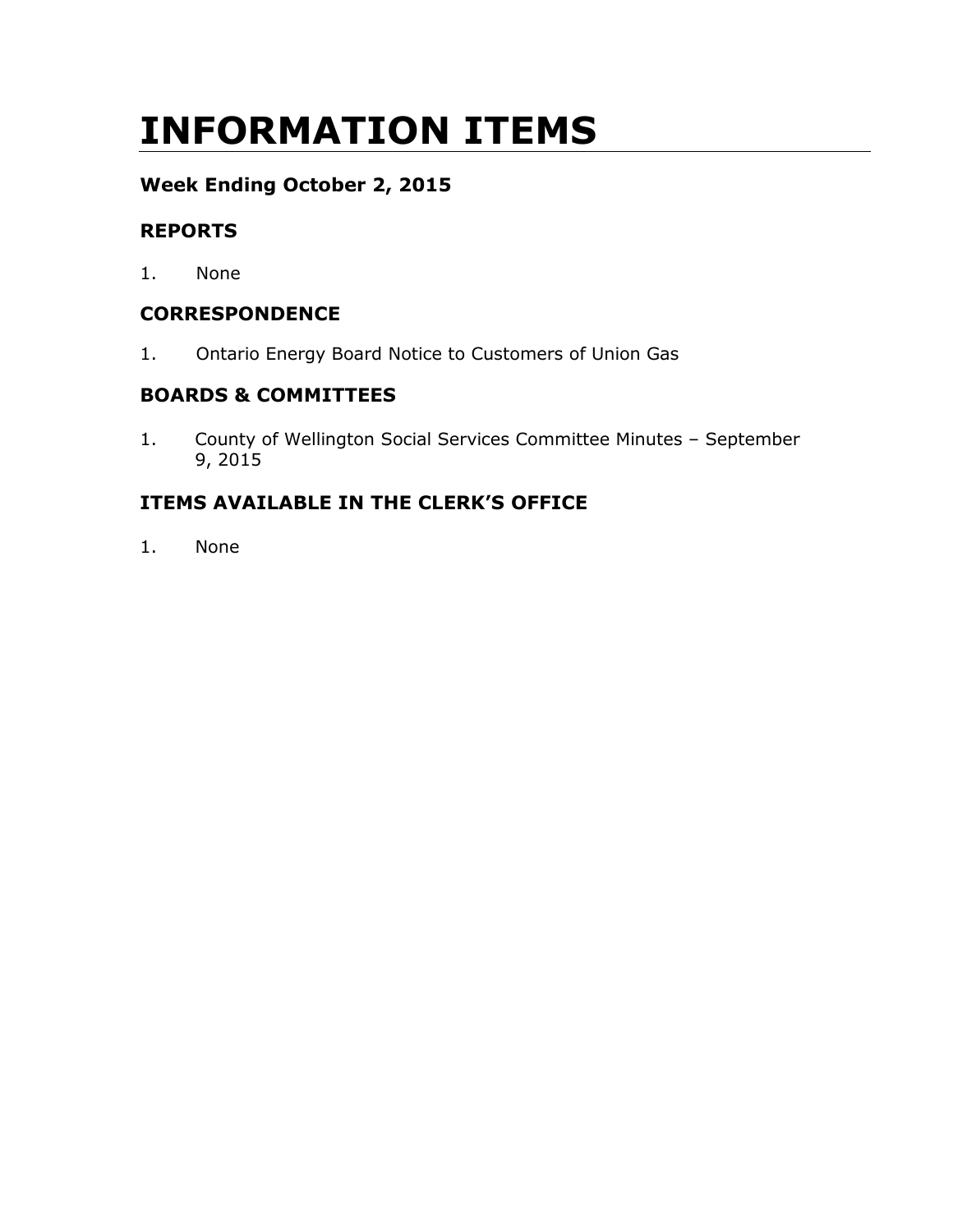# **ONTARIO ENERGY BOARD NOTICE TO CUSTOMERS OF UNION GAS LIMITED**

# **Union Gas Limited applied to increase its natural gas rates effective January 1, 2016.**

### **Learn more. Have your say.**

**Union Gas Limited applied to the Ontario Energy Board to increase its natural gas rates effective January 1, 2016. If the application is approved, an average residential customer of Union Gas Limited in Southern Ontario (from Windsor to Hamilton) would see an increase of approximately \$7.80 per year. Residential customers in all the other areas served by Union Gas Limited would see an increase ranging from \$2.50 to \$2.80 per year. Other customers, including businesses, may also be affected.**

**The requested rate increase is set using a formula previously approved by the Ontario Energy Board for the period 2014-2018. The formula is tied to inflation and other factors intended to promote efficiency.**

#### **THE ONTARIO ENERGY BOARD WILL HOLD A PUBLIC HEARING**

The Ontario Energy Board (OEB) will hold a public hearing to consider Union Gas Limited's request. We will question the company on its case for a rate change. We will also hear arguments from individuals and from groups that represent Union Gas Limited's customers. At the end of this hearing, the OEB will decide what, if any, rate changes will be allowed.

The OEB is an independent and impartial public agency. We make decisions that serve the public interest. Our goal is to promote a financially viable and efficient energy sector that provides you with reliable energy services at a reasonable cost.

#### **BE INFORMED AND HAVE YOUR SAY**

You have the right to information regarding this application and to be involved in the process.

- You can review Union Gas Limited's application on the OEB's website now.
- You can file a letter with your comments, which will be considered during the hearing.
- You can become an active participant (called an intervenor). Apply by October 9, 2015 or the
- hearing will go ahead without you and you will not receive any further notice of the proceeding. • At the end of the process, you can review the OEB's decision and its reasons on our website.

#### **LEARN MORE**

Our file number for this case is **EB-2015-0116**. To learn more about this hearing, find instructions on how to file letters or become an intervenor, or to access any document related to this case please enter that file number at the OEB website: [www.ontarioenergyboard.ca/notice.](http://www.ontarioenergyboard.ca/notice) You can also phone our Consumer Relations Centre at 1-877-632-2727 with any questions.

#### **ORAL VS. WRITTEN HEARINGS**

There are two types of OEB hearings – oral and written. The OEB will determine at a later date whether to proceed by way of a written or oral hearing. If you think an oral hearing is needed, you can write to the OEB to explain why by October 9, 2015.

#### **PRIVACY**

*If you write a letter of comment, your name and the content of your letter will be put on the public record and the OEB website. However, your personal telephone number, home address and email address will be removed. If you are a business, all your information will remain public. If you apply to become an intervenor, all information will be public.* 

*This rate hearing will be held under section 36 of the Ontario Energy Board Act, S.O. 1998 c.15 (Schedule B).*

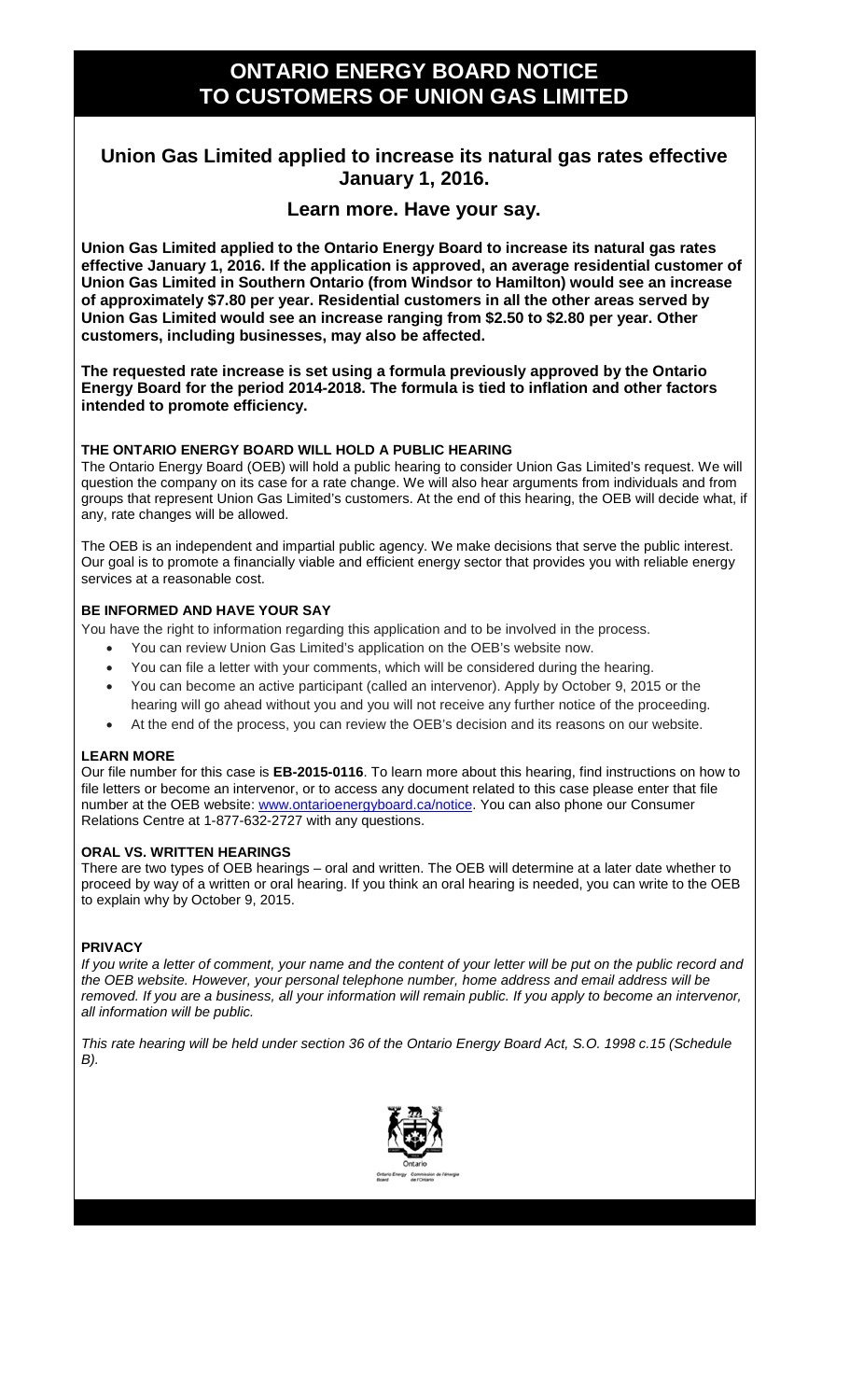

# **The Corporation of the County of Wellington Social Services Committee Minutes**

September 9, 2015 County Administration Centre Guthrie Room

| Warden George Bridge<br>Present:                     |  |
|------------------------------------------------------|--|
| Councillor David Anderson (Chair)                    |  |
| <b>Councillor Rob Black</b>                          |  |
| <b>Councillor Gregg Davidson</b>                     |  |
| Councillor Lynda White                               |  |
| Staff:<br>Eddie Alton, Social Services Administrator |  |
| Luisa Artuso, Director of Child Care Services        |  |
| Susan Aram, Manager of Financial Services            |  |

Susan Aram, Manager of Financial Services Stuart Beumer, Director of Ontario Works Donna Bryce, County Clerk Heather Burke, Director of Housing Ken DeHart, County Treasurer

\_\_\_\_\_\_\_\_\_\_\_\_\_\_\_\_\_\_\_\_\_\_\_\_\_\_\_\_\_\_\_\_\_\_\_\_\_\_\_\_\_\_\_\_\_\_\_\_\_\_\_\_\_\_\_\_\_\_\_\_\_\_\_\_\_\_\_\_\_

#### **1. Call to Order**

At 1:00 pm the Chair called the meeting to order.

#### **2. Declaration of Pecuniary Interest**

There were no declarations of pecuniary interest.

#### **3. Social Services Financial Statements as of August 31, 2015**

1/6/15

**Moved by:** Councillor L. White **Seconded by:** Councillor Black

That the Social Services Financial Statements as of August 31, 2015 be approved.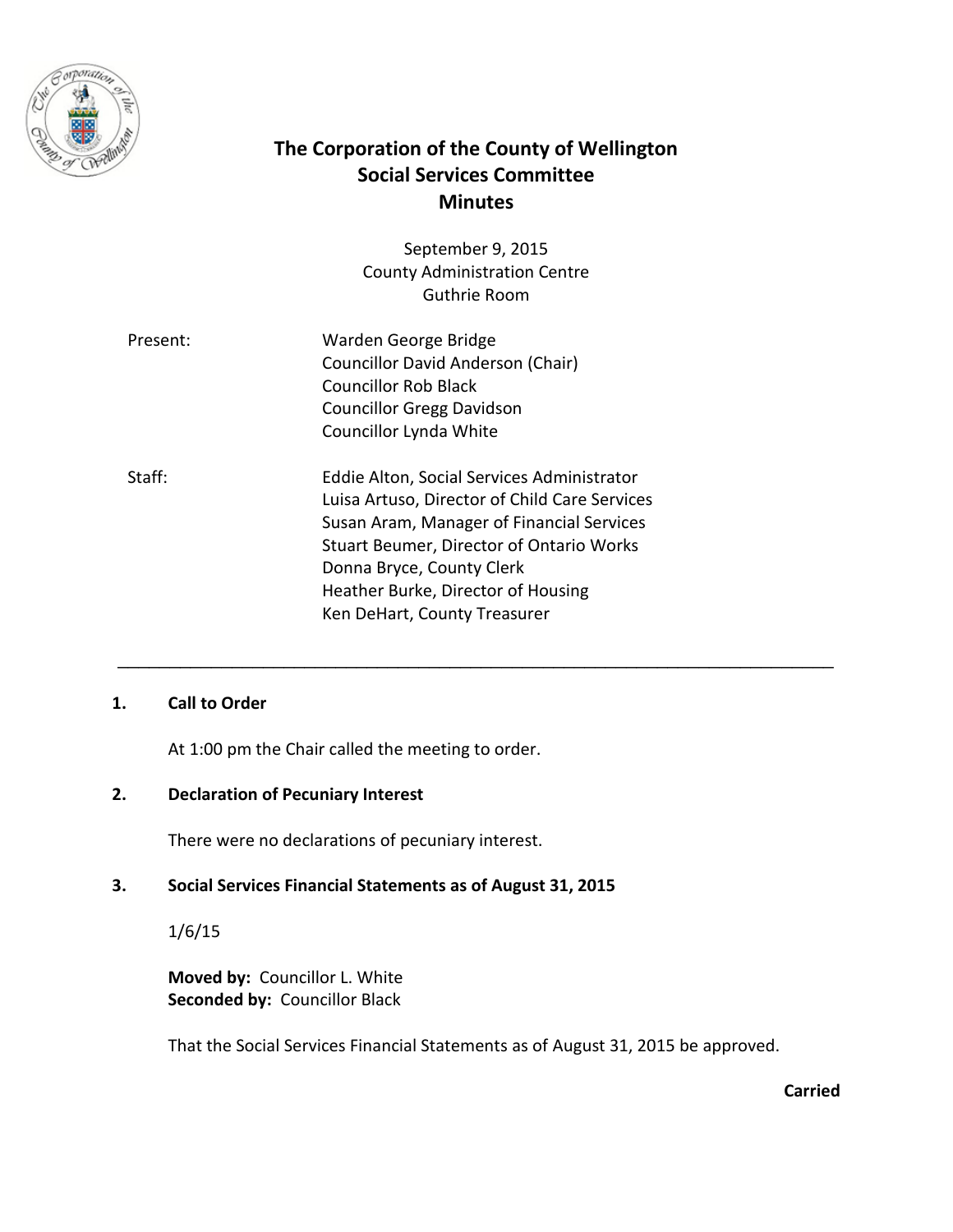#### **4. Child Care**

4.1. New Child Care and Early Years Act, 2014

2/6/15

**Moved by:** Councillor Davidson **Seconded by:** Councillor Black

That Committee and Council receive report CC-15-06, Child Care Early Years Act, 2014 for information.

**Carried**

4.2. County of Wellington General Operating Grant

3/6/15

**Moved by:** Councillor Black **Seconded by:** Councillor Davidson

That Committee and Council approve the implementation of the new Wellington Child Care General Operating Grant commencing January 1, 2016 in its entirety as per report CC-15-07; and

That the Warden and Clerk be authorized to terminate all existing Purchase of Service Agreements for Wage Subsidy as of December 31, 2015; and

That the Warden and Clerk be authorized to execute Purchase of Service Agreements for Wellington General Operating Grants with operators subject to the programme meeting the priorities for consideration and all other requirements of the County of Wellington for Purchase of Service Agreements subject to final review and approval by the County Solicitor; and

That staff be directed to prepare the necessary by-law.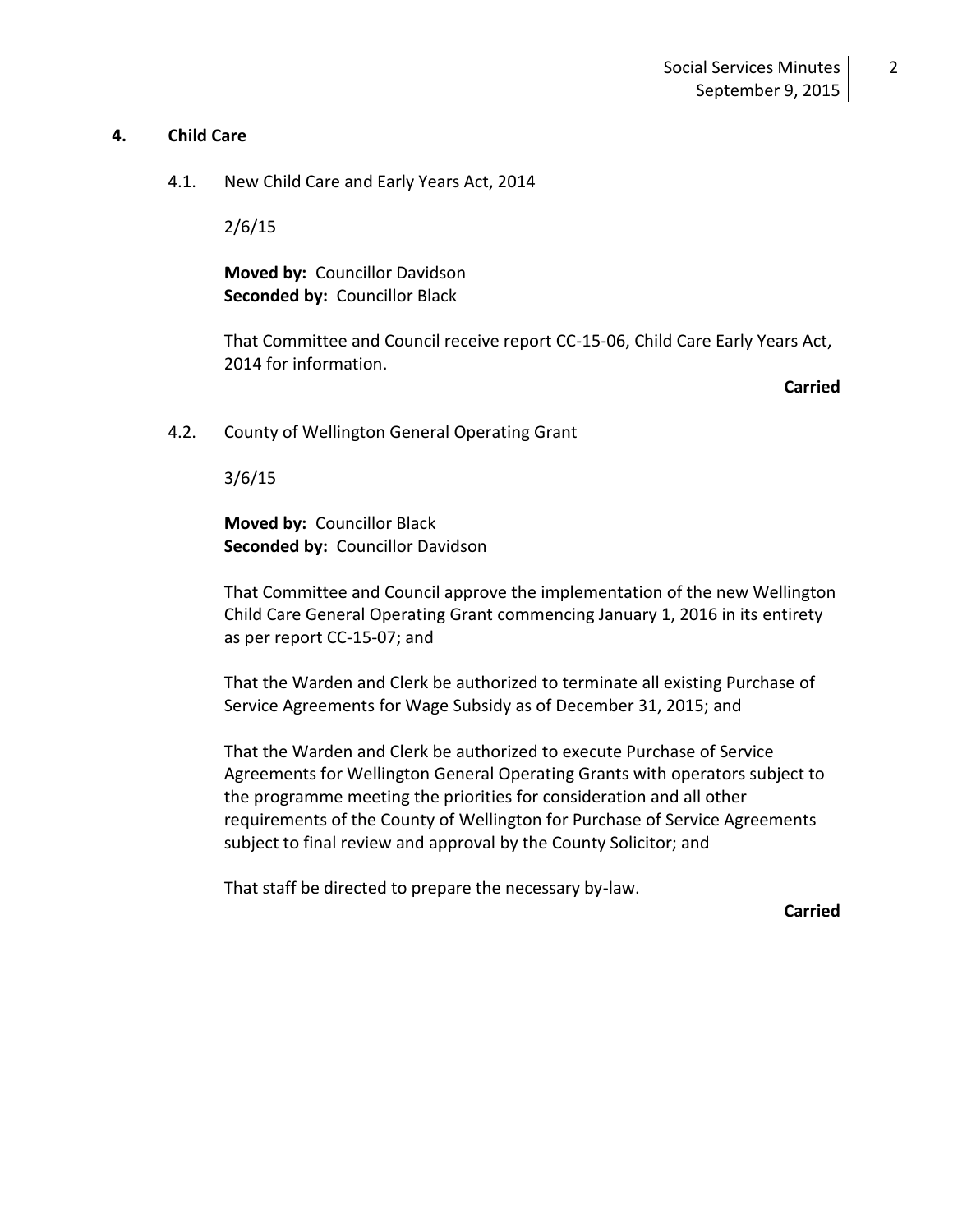4.3. Request for Purchase of Service Agreement for Fee Subsidy - YM/YWCA

4/6/15

**Moved by:** Councillor Davidson **Seconded by:** Councillor L. White

That the Clerk be authorized to amend Schedule B of the Purchase of Service Agreement for Fee Subsidy with the YMCA-YWCA of Guelph to include the new site located at Tytler Public School, 131 Ontario Street in Guelph, subject to the programme meeting the priorities for consideration and all other requirements of the County of Wellington for Purchase of Service Agreements.

**Carried**

4.4. Request for Purchase of Service Agreement for Fee Subsidy - Guelph School Age Care

5/6/15

**Moved by:** Warden Bridge **Seconded by:** Councillor Davidson

That the Clerk be authorized to amend Schedule B of the Purchase of Service Agreements for Fee Subsidy with GS Care to include the new sites located at St. Patrick Catholic School, 391 Victoria Road North in Guelph, and, St. Francis Assisi Catholic School, 287 Imperial Road South in Guelph subject to the programmes meeting the priorities for consideration and all other requirements of the County of Wellington for Purchase of Service Agreements.

#### **Carried**

4.5. Request for Amendment to Purchase of Service Agreements for Wage and Fee Subsidy - Workside

6/6/15

**Moved by:** Councillor Black **Seconded by:** Councillor L. White

That the Clerk be authorized to amend Schedule B of the Purchase of Service Agreements for Fee and Wage Subsidy with Workside Early Childhood Education Centre for the relocation to 99 Woolwich Street in Guelph on a temporary basis for a period of 30 days following the date the programme commences at the new location; and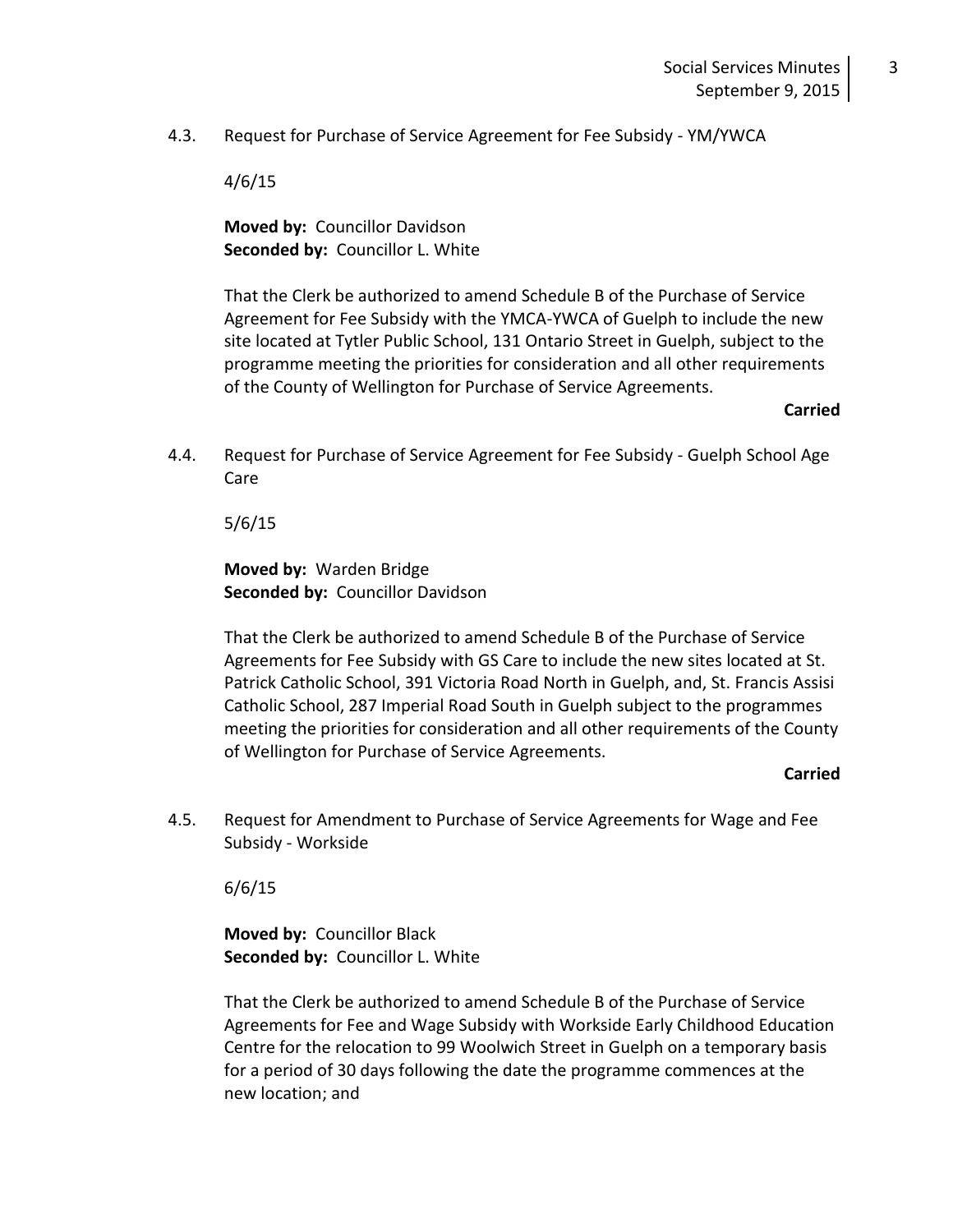#### Social Services Minutes September 9, 2015

That the Clerk be authorized to amend Schedule B of the Purchase of Service Agreements for Fee and Wage Subsidy with Workside Early Childhood Education Centre for the relocation to 99 Woolwich Street in Guelph subject to the programme meeting the priorities for consideration and all other requirements of the County of Wellington for Purchase of Service Agreements.

**Carried**

#### **5. Housing**

5.1. Integrated Housing System

7/6/15

**Moved by:** Councillor Black **Seconded by:** Councillor Davidson

That the Report HS 15-08 Integrated Housing System for Social Housing be received for information.

**Carried**

5.2. End of Operating Agreements

8/6/15

**Moved by:** Councillor L. White **Seconded by:** Councillor Davidson

That Report HS-15-09 Expiry of Operating Agreements Updates regarding information and actions between the County, other Service Managers and Section 95 Social Housing Providers that support potential mutual interests or partnerships, such as financial or other incentives, be received for information; and

That a resolution for the Warden to execute a letter of advocacy to the Federal and Provincial governments for the preservation of social and affordable housing, including ongoing social housing assistance for low-income tenants and projects at the Expiry of Operating Agreements, to support the goals of the County of Wellington's 10-year Housing and Homelessness Plan, be approved.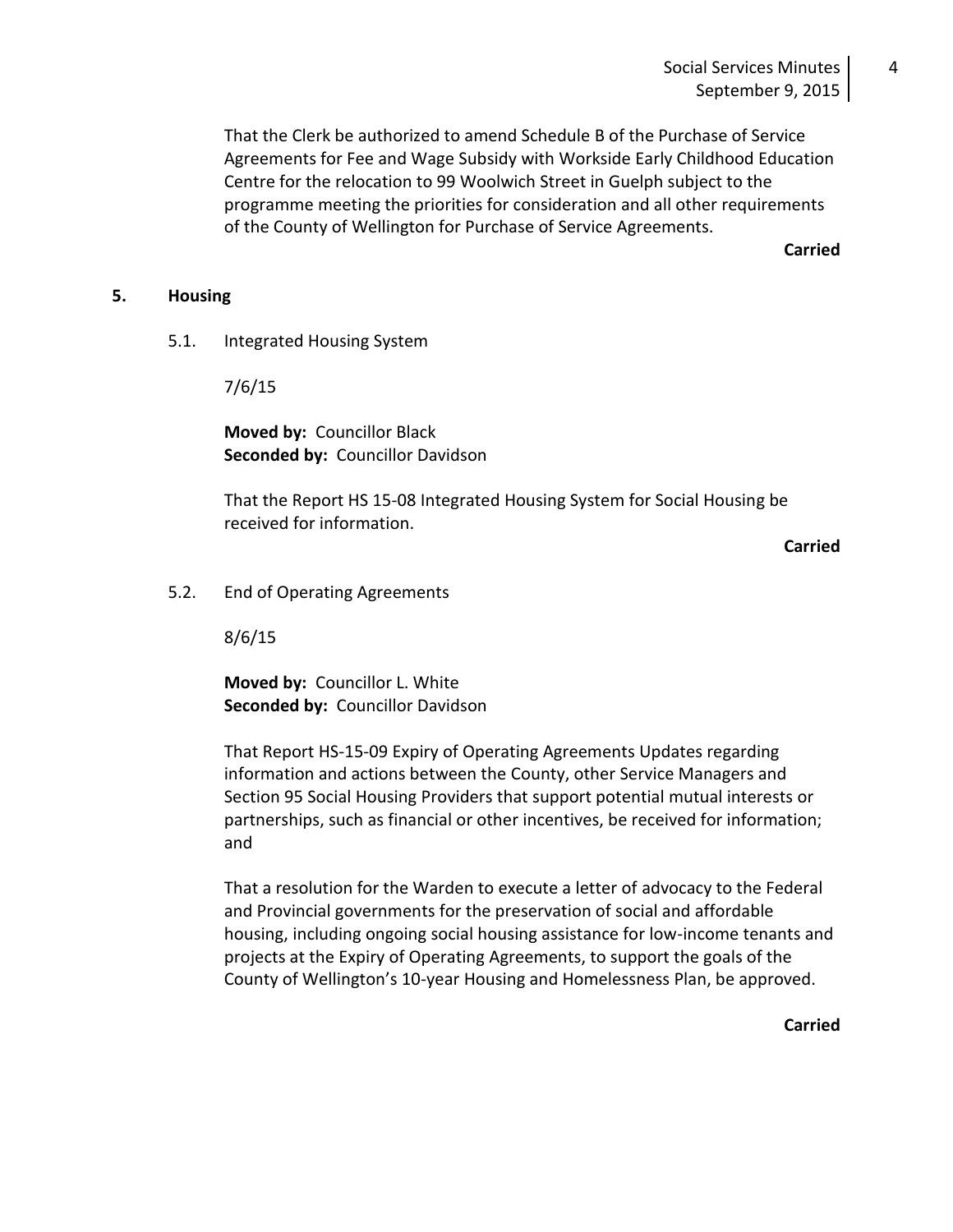5

5.3. CHAPS - EMS

9/6/15

**Moved by:** Councillor Black **Seconded by:** Councillor L. White

That report HS-10-15 CHAPS-EMS programme in social housing be received for information.

**Carried**

5.4. Housing Quarterly Statistics

10/6/15

**Moved by:** Councillor Davidson **Seconded by:** Councillor L. White

That the Housing Quarterly Statistics be received for information.

#### **Carried**

#### **6. Update on Investment in Affordable Housing for Ontario (IAH) (2014 Extension) Revised Notional Funding Allocation**

11/6/15

**Moved by:** Warden Bridge **Seconded by:** Councillor Black

That the Update on Investment in Affordable Housing for Ontario (IAH) (2014 Extension) Revised Notional Funding Allocation be received for information.

**Carried**

#### **7. Ontario Works**

7.1. Participation on the National Homelessness Point in Time Count

12/6/15

**Moved by:** Councillor Davidson **Seconded by:** Councillor L. White

That report OW-15-10 Participation in the National Homeless Point in Time Count be received for information.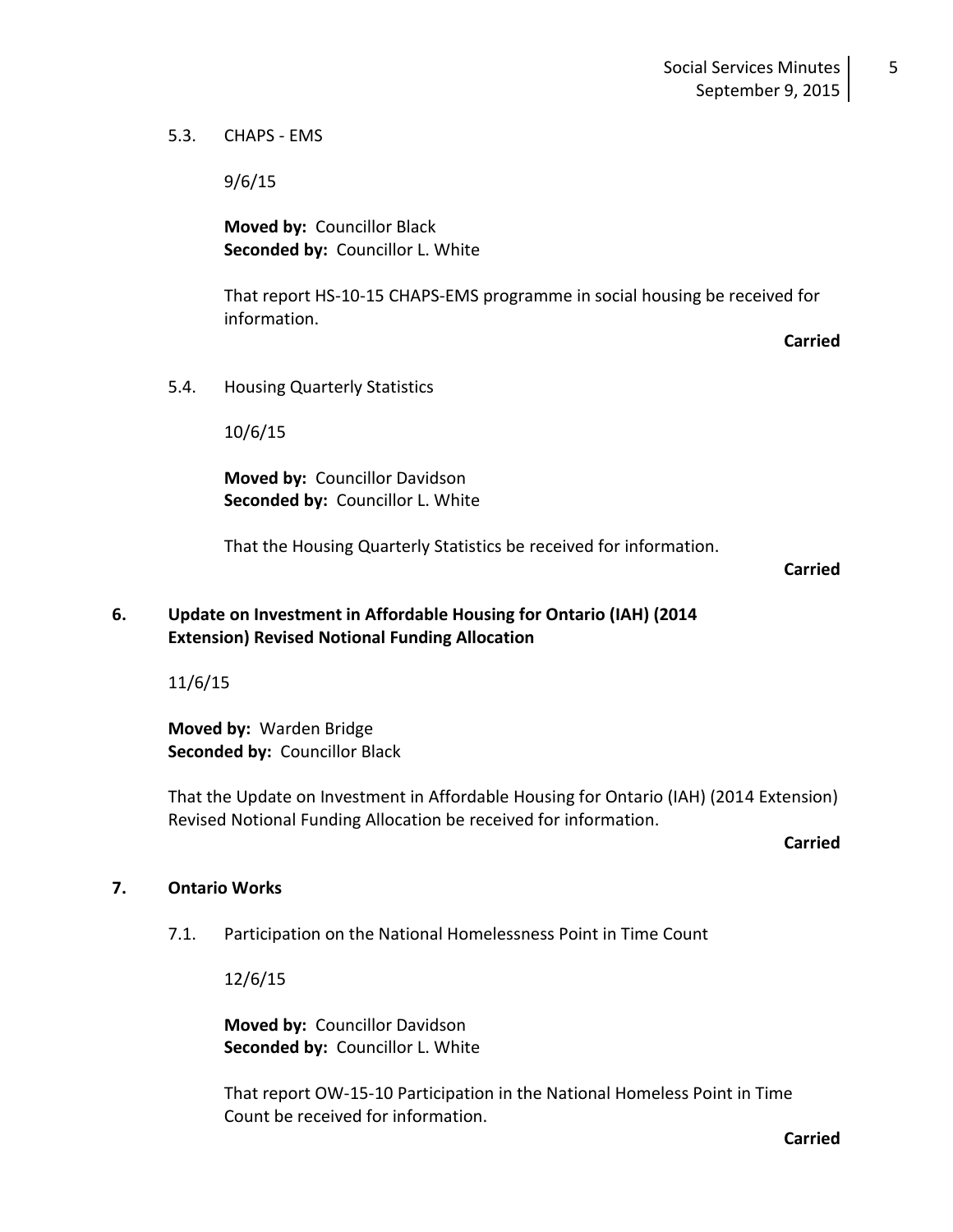#### 7.2. SAMS Update

13/6/15

**Moved by:** Councillor Black **Seconded by:** Councillor Davidson

That OW-15-11 SAMS Update report be received for information.

**Carried**

6

7.3. Ontario Works Statistics

14/6/15

**Moved by:** Warden Bridge **Seconded by:** Councillor L. White

That the July 2015 Ontario Works Statistics be received for information.

**Carried**

#### **8. Closed Meeting**

15/6/15

**Moved by:** Councillor Black **Seconded by:** Councillor L. White

That the Social Services Committee move into a closed meeting for the purposes of personal matters about an identifiable individual, labour relations or employee negotiations.

**Carried**

#### **9. Rise and Report**

16/6/15

**Moved by:** Councillor Davidson **Seconded by:** Warden Bridge

That the Social Services Committee rise and report from the closed meeting.